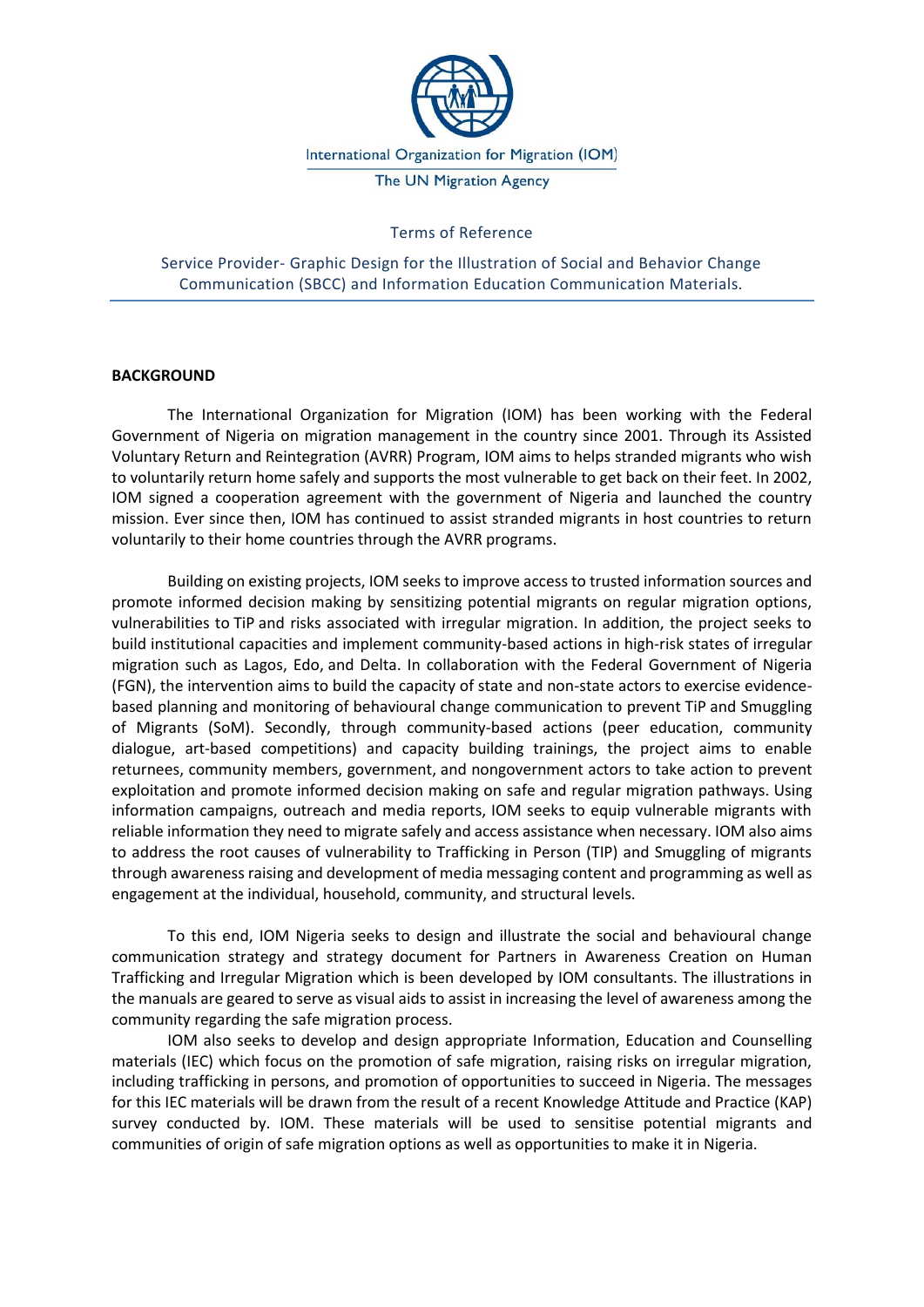

### **Purpose of Assignment**:

To provide graphic design, illustration and multimedia-printing services for IEC materials for the **TRUSTED SOURCES: PROMOTING EVIDENCE-BASED PREVENTION EFFORTS TO REDUCE TRAFFICKING IN PERSONS** in Nigeria, funded by government of Netherlands. This assignment specifically supports awareness raising activities by IOM Communication for Development initiatives (C4D) across all program areas.

# **Work Schedule:**

This assignment will be for the period of 120 days spread across six months from the date of signing the contract.

## **Scope of Work/ Work Assignments:**

Under supervision of the Awareness Raising Officer and in collaboration with the Programme Support Officer, Migrant Protection and Assistance the consultant company will undertake the following:

- Using report from the Knowledge, Attitude, and Practices (KAP) survey, develop gender sensitive characters and illustrations for IEC materials under the Trusted Sources project, including adapting characters as developed under the EU-IOM Joint Initiative, deliver creative and innovative illustrations and designs for publications (for print and web), reports, communication for social change IEC materials, generic IEC, and training resources as follows:
	- o Poster designs with 10 illustrations that can be used for A2 posters, A3 posters fliers and social media posts.
	- o T-shirt designs with 5 illustrations
	- o Wrist band design
- Illustrations of the content and design of book cover of the SBCC strategy on TiP and SoM as well as the PACHTIM strategy following its validation in collaborations with NAPTIP, suitable for both print and e-version dissemination.
- Page layout and cover design of 45 pages Mental Health and Psychosocial Support (MHPSS) art base intervention training manuals. 3 minutes 3D animation for social change with key messages drawn from the results of the KAP survey.
- Recommend printing standards for designed IEC materials and illustrated strategy documents and training manual. Final products must conform to IOM standards for print and photography.
- Contribute to other graphic design needs as required.